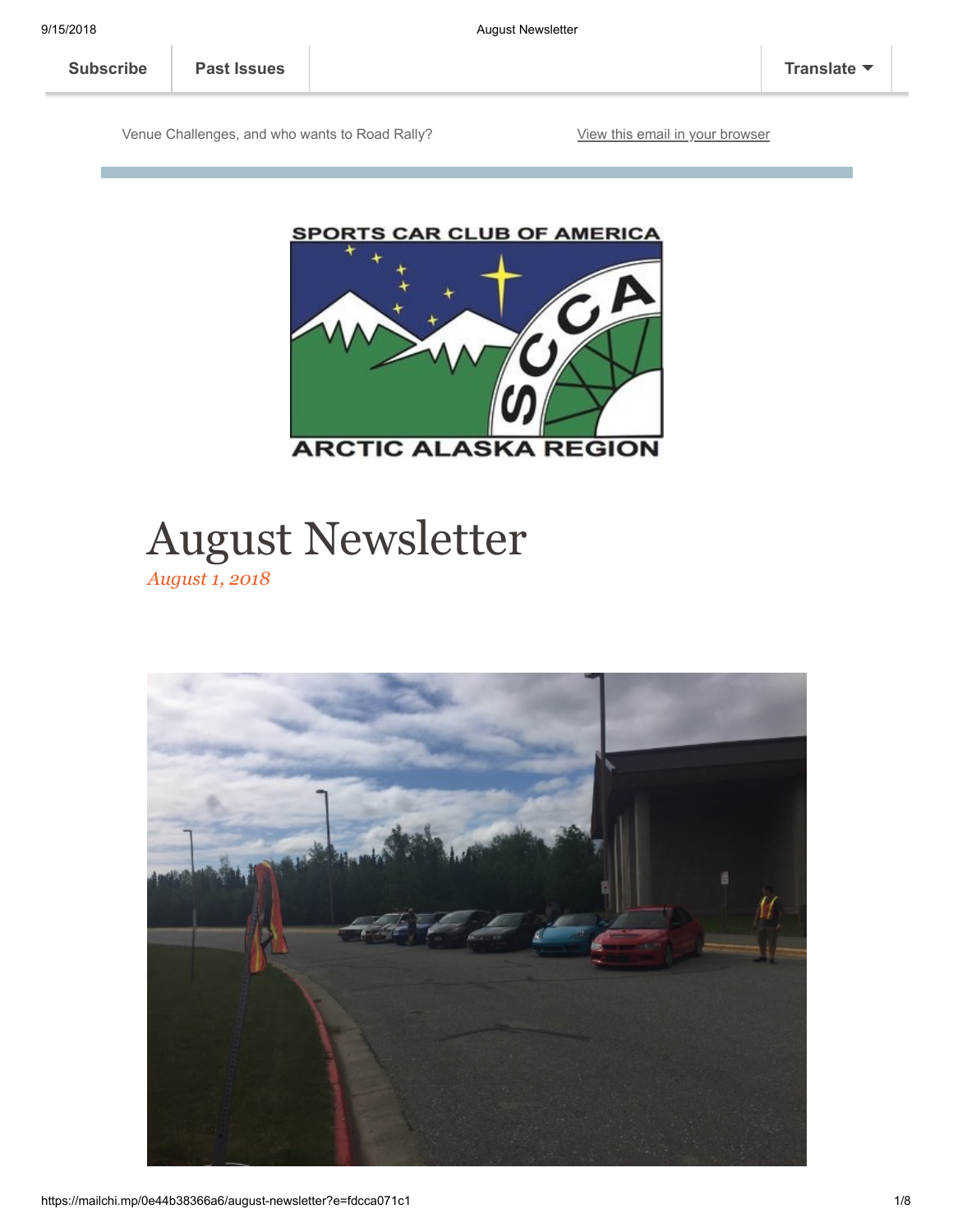### **Announcement**

Due to issues with finding venues, Autocrosses 10 and 11 have been cancelled.

### **A word from the Regional Executive**

Hi all,

**Subscribe Past Issues** 

Welcome to August!

Due to scheduling issues we have a lull in our Solo schedule this month, which means we can catch up on other administrative tasks.

After restarting our website, Tom Lewis is looking to hand off his web duties before he heads south for warmer weather. With that in mind, the Region is on the hunt for a new webmaster to continue our web presence. Thank you to Tom for all of your time and effort!

And our RoadRally program is still on hold until we can find someone willing and able to organize a rally or two.

We also have some rumors of the dirt kind brewing, so watch for another announcement soon!

Kent Hamilton RE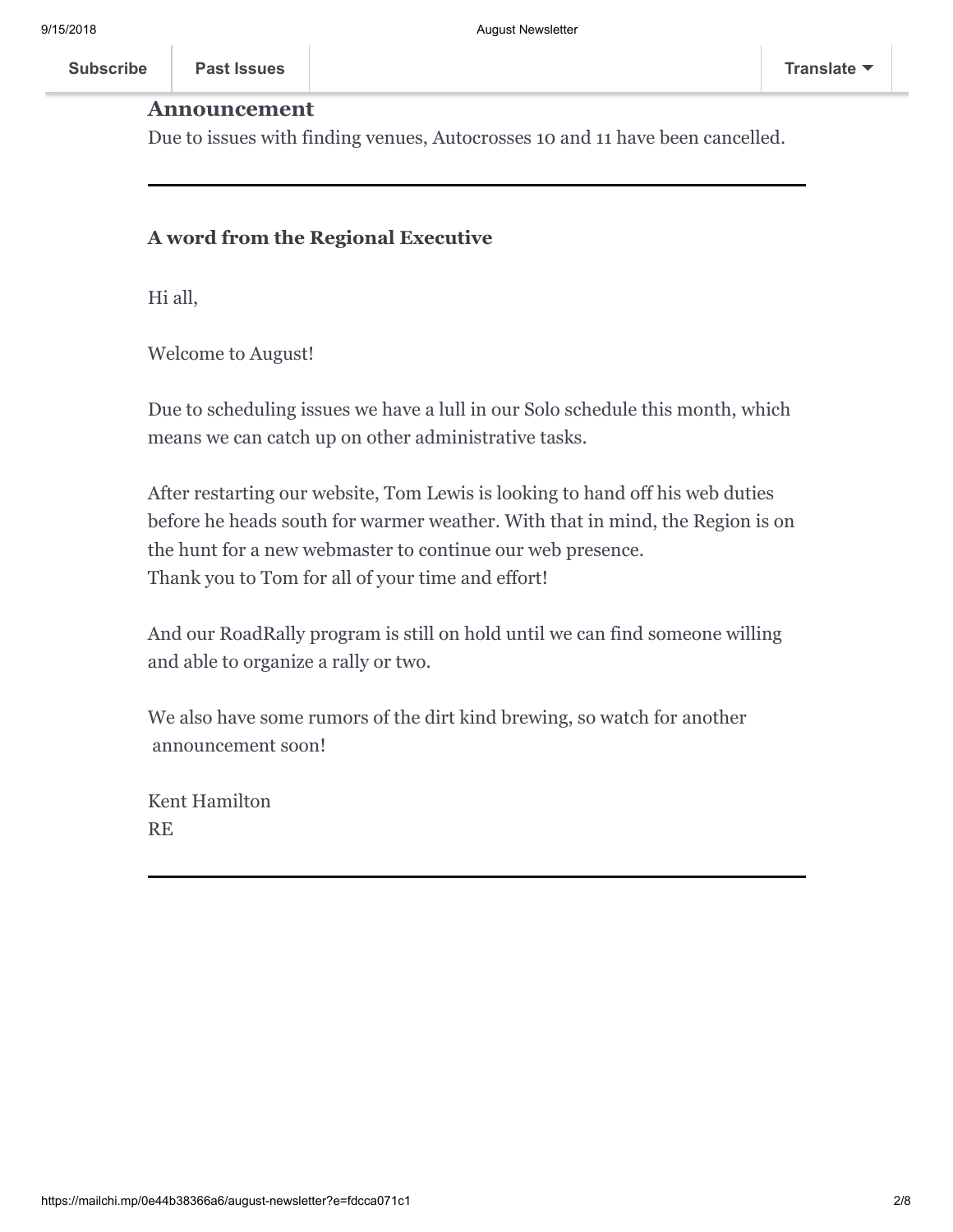

*The Mustang had a special paint job for Autocross #8 Photo by Joseph Newby*

# **Editor's Notes**

Where to begin? With only two more confirmed events on this year's autocross calendar, the season is quickly coming to a close. My season was tarnished a bit by weird electrical gremlin that cropped up in the FiST, leaving the car in the shop during a couple events. Lucky for me, **Wally Tetlow** was kind enough to offer me a seat in his beautiful Audi TT RS- definitely a much classier and more powerful car than I am used to.

We were lucky to have **Justin Weber** and **Josh Good** volunteer to chair Autcross events number 7&8 in Houston- it's always great to have folks step up to help organize events, and we appreciate the great events these gentlemen put on. On a side note, Justin has left the region to be with his wife in Las Vegas- we wish him the best in his new home.

In other news, Rallycross Steward **VJ Maisonet** has been exploring some possible fall time fun to be had between autocross season and the ice freezing up on Big Lake- see his report below.

It is also getting close to election season, both for the state and the Arctic Alaska Region Board of Directors. **Scott Reese**, **Ricky Couto**, and **Terrance Pearson** worked hard on getting a slate together- see Scott's post below regarding the slate and the process for nomination by petition.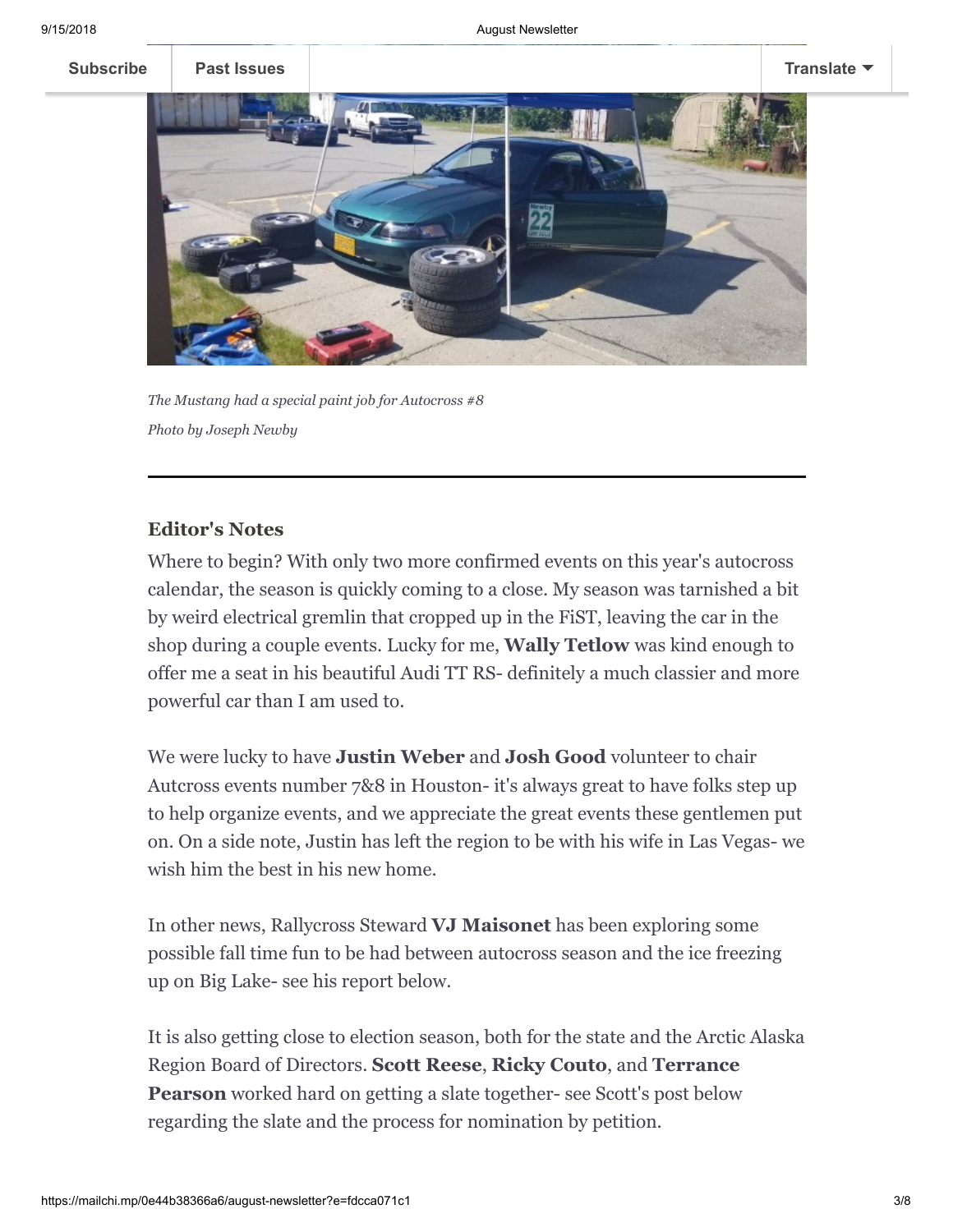Have fun, stay hydrated, and I will see you on course!

Paul Anderson editor

# **Selection Committee Report**

To all Arctic Alaska Region SCCA members,

We have an update on our upcoming elections for this next year. Your Nominating Committee was composed of Ricky Couto, Scott Rees, and Terrance Pearson.

We have composed a slate of officers for your perusal.

Kent Hamilton as Regional Executive.

Chad Barnes: Assistant Regional Executive

Paul Anderson: Secretary

Wally Tetlow: Trustee

Kevin Cose: Trustee

VJ Maisonet: Trustee

As per our bylaws: The Directors shall appoint a nominating committee by July 1 of each year. The committee shall consist of 3 to 5 members, none of whom may be seeking election. The nominating committee shall recommend a full slate of Officers and Trustees who are to be elected and shall submit its report to the Secretary not later than July 25. The report of the nominating committee shall be published to the membership by August 15. Nomination by petition shall be as follows: Any five (5) members of the Region may nominate a candidate for any office; such nomination must be in writing, signed by the nominators and by the nominee and delivered to the Secretary on or before September 10.

We are on track for elections!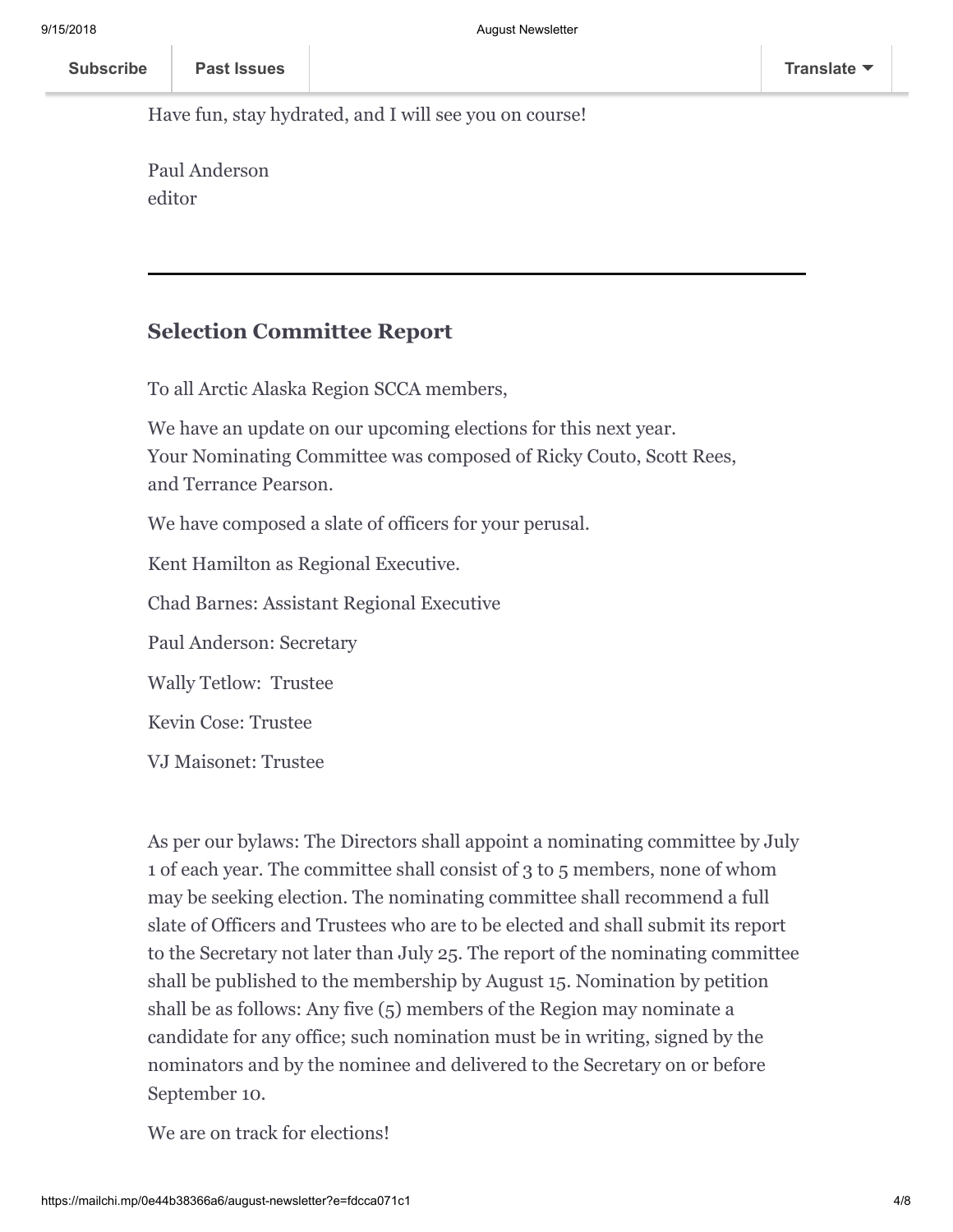



*Following the van out to Houston the night before event #8*



*Capital Speedway's Oval*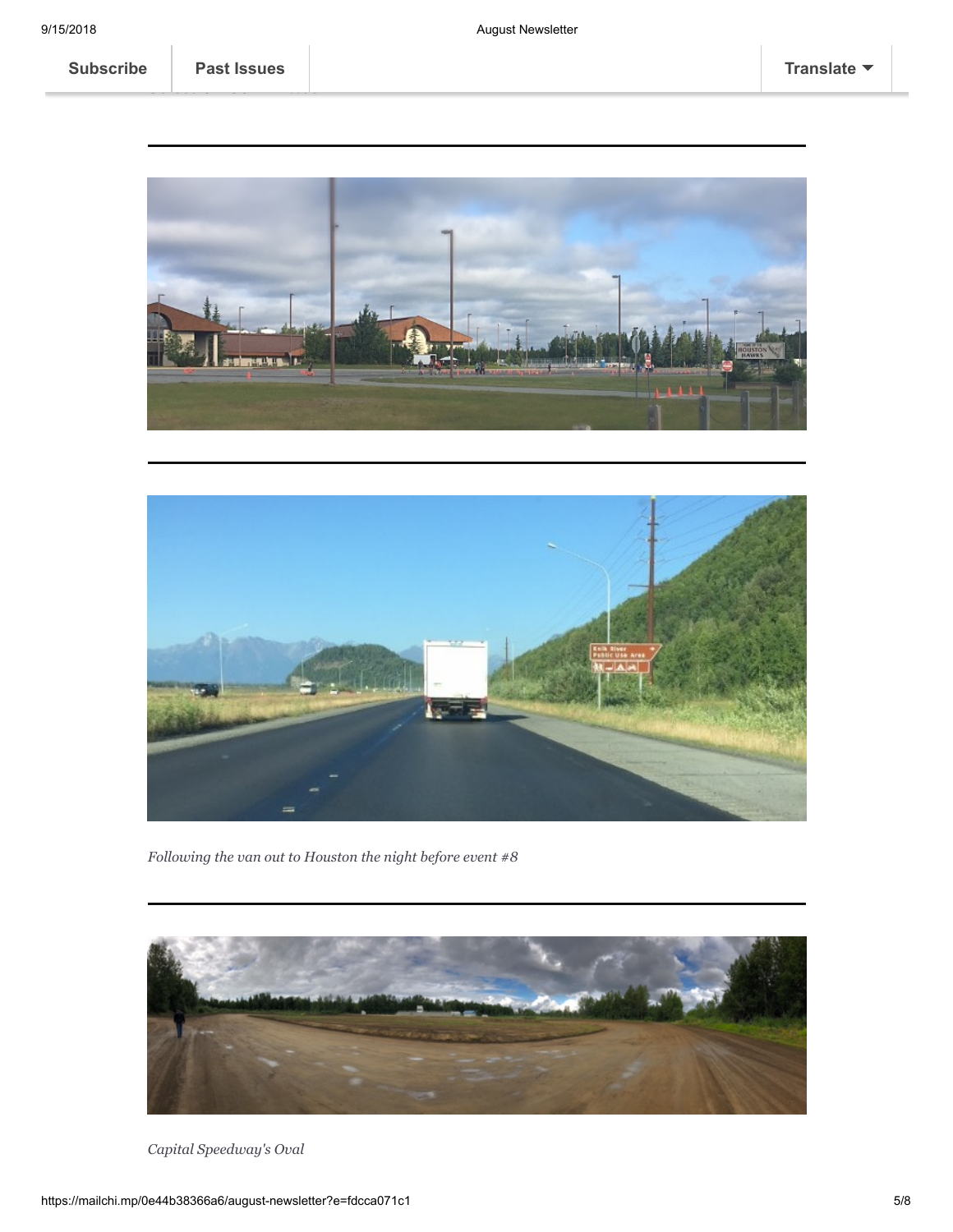

*Some of Capitol Speedway's regulars- the Loyale would fit right in! Photo by VJ Maisonet*

## Hey Rallycrossers!

With the end of autocross in sight and no ice on the horizon we are working on setting up some Fall time fun on Dirt! Last Friday RE Kent and I traveled to Willow and met with the owners of Capitol Speedway and discussed the possibilities of using their facilities to host a Fall Series Rallycross! We are still in discussions with the owners on venue costs and what would be included (they make good Burgers and Fries). Because of this new 'overhead costs' we are going to need to spread the word now! The more feedback and support I get the better chances I have of the BOD supporting spending the money for the venue and better chances we can make a series out of it! Feel free to reach out to us on FB or by email at **Alaskasccarx**@gmail.com. We already have a few folks who are itching to get sideways on some dirt!

-VJ Maisonet Rallycross Steward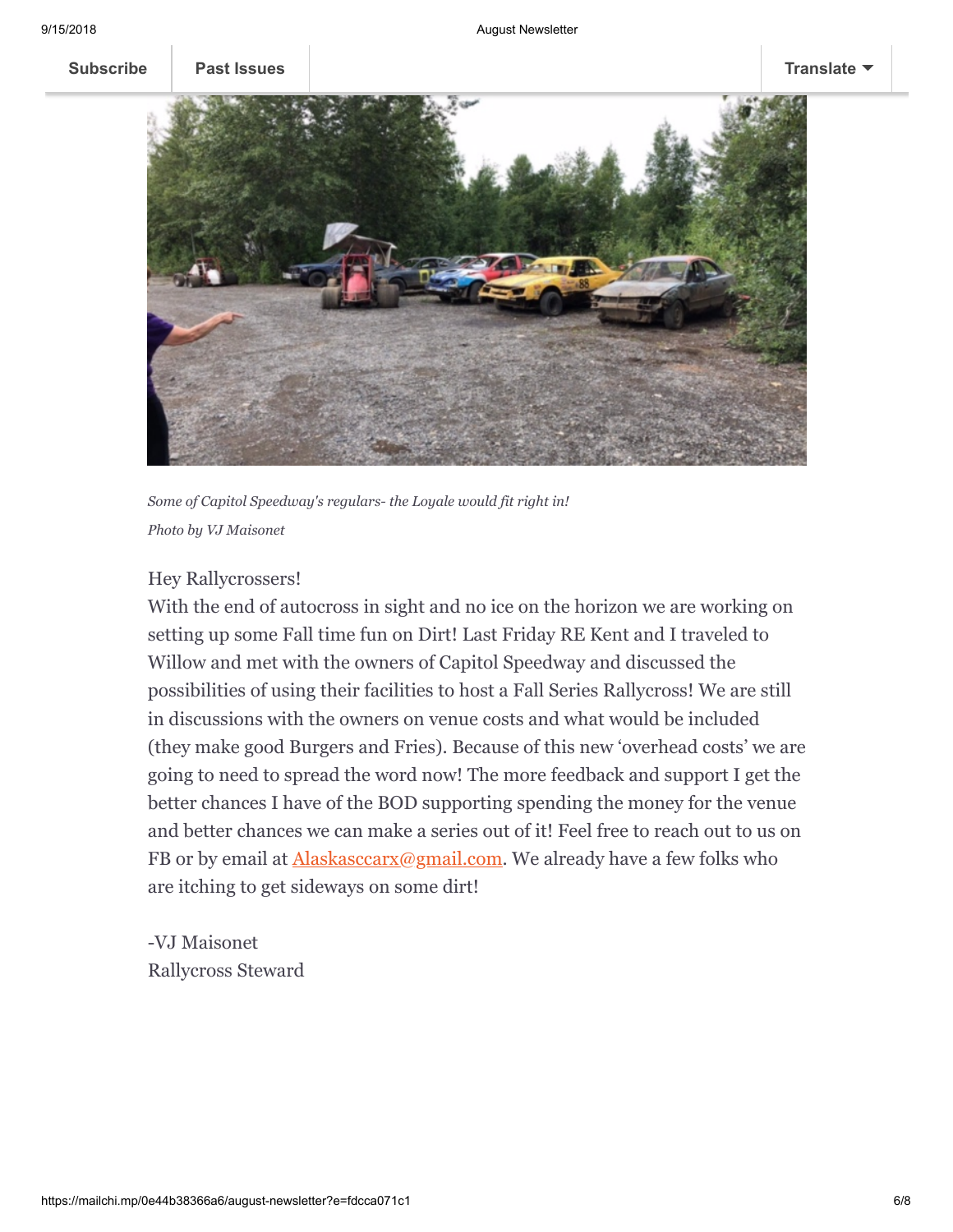**[Subscribe](http://eepurl.com/c7EnUz) [Past Issues](https://us16.campaign-archive.com/home/?u=319895ea507374e1f06a6b74b&id=37bb9b9bfb) [Translate](javascript:;)**



## **Road Rally Checkpoint**

We are still hoping to find someone who would like to serve as Road Rally Steward- please contact any of our friendly board members!

# **Arctic Alaska Region 2018 Board of Directors**

**Regional Executive**

**[Kent Hamilton](mailto:kent.hamilton.134@gmail.com)** 

**Assistant Regional Executive [Becky Pearson](mailto:bpeago@aol.com?subject=Newsletter%20contact)** 

## **Treasurer**

[Ken Martens](mailto:kengsxr@yahoo.com?subject=Newsletter%20Response)

**Secretary**

# **Trustees** [Kevin Cose](mailto:kcose@gci.net)

[Chad Barnes](mailto:cebarnes@kent.edu) Ricky Couto